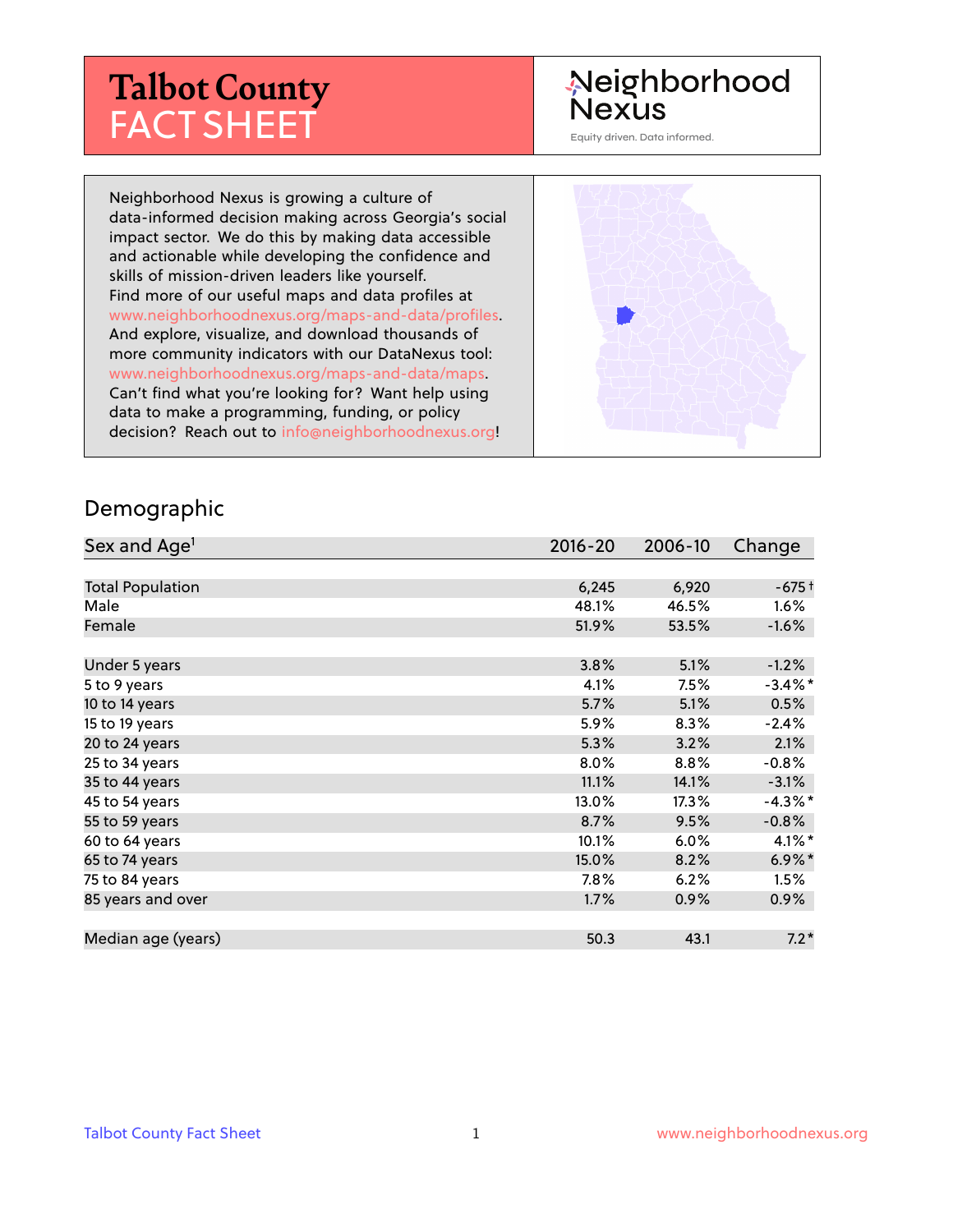# Demographic, continued...

| Race <sup>2</sup>                                            | $2016 - 20$ | 2006-10 | Change     |
|--------------------------------------------------------------|-------------|---------|------------|
| <b>Total population</b>                                      | 6,245       | 6,920   | $-675+$    |
| One race                                                     | 98.8%       | 99.0%   | $-0.1%$    |
| White                                                        | 40.8%       | 38.1%   | $2.7\%$ *  |
| <b>Black or African American</b>                             | 56.7%       | 60.9%   | $-4.2\%$ * |
| American Indian and Alaska Native                            | 0.1%        | 0.0%    | 0.1%       |
| Asian                                                        | 0.6%        | 0.0%    | 0.6%       |
| Native Hawaiian and Other Pacific Islander                   | 0.0%        | 0.0%    | 0.0%       |
| Some other race                                              | 0.8%        | 0.0%    | 0.8%       |
| Two or more races                                            | 1.2%        | 1.0%    | 0.1%       |
| Race alone or in combination with other race(s) <sup>3</sup> | $2016 - 20$ | 2006-10 | Change     |
| Total population                                             | 6,245       | 6,920   | $-675+$    |
| White                                                        | 41.9%       | 38.8%   | $3.2\%$ *  |
| <b>Black or African American</b>                             | 57.5%       | 61.7%   | $-4.2%$ *  |
| American Indian and Alaska Native                            | 0.2%        | 0.5%    | $-0.3%$    |
| Asian                                                        | 0.8%        | 0.0%    | 0.8%       |
| Native Hawaiian and Other Pacific Islander                   | 0.0%        | 0.0%    | 0.0%       |
| Some other race                                              | 0.8%        | 0.0%    | $0.7\%$ *  |
| Hispanic or Latino and Race <sup>4</sup>                     | $2016 - 20$ | 2006-10 | Change     |
| <b>Total population</b>                                      | 6,245       | 6,920   | $-675+$    |
| Hispanic or Latino (of any race)                             | 0.8%        | 0.0%    | 0.8%       |
| Not Hispanic or Latino                                       | 99.2%       | 100.0%  | $-0.8%$    |
| White alone                                                  | 40.4%       | 38.1%   | $2.3\%$ *  |
| Black or African American alone                              | 56.7%       | 60.9%   | $-4.2%$    |
| American Indian and Alaska Native alone                      | 0.1%        | $0.0\%$ | 0.1%       |
| Asian alone                                                  | 0.6%        | 0.0%    | 0.6%       |
| Native Hawaiian and Other Pacific Islander alone             | 0.0%        | $0.0\%$ | 0.0%       |
| Some other race alone                                        | 0.4%        | 0.0%    | 0.4%       |
| Two or more races                                            | 1.2%        | 1.0%    | 0.1%       |
| U.S. Citizenship Status <sup>5</sup>                         | $2016 - 20$ | 2006-10 | Change     |
| Foreign-born population                                      | 46          | 17      | $29*$      |
| Naturalized U.S. citizen                                     | 82.6%       | 88.2%   | $-5.6%$    |
| Not a U.S. citizen                                           | 17.4%       | 11.8%   | 5.6%       |
| Citizen, Voting Age Population <sup>6</sup>                  | $2016 - 20$ | 2006-10 | Change     |
| Citizen, 18 and over population                              | 5,194       | 5,358   | $-164*$    |
| Male                                                         | 47.1%       | 46.7%   | $0.4\% *$  |
| Female                                                       | 52.9%       | 53.3%   | $-0.4\%$ * |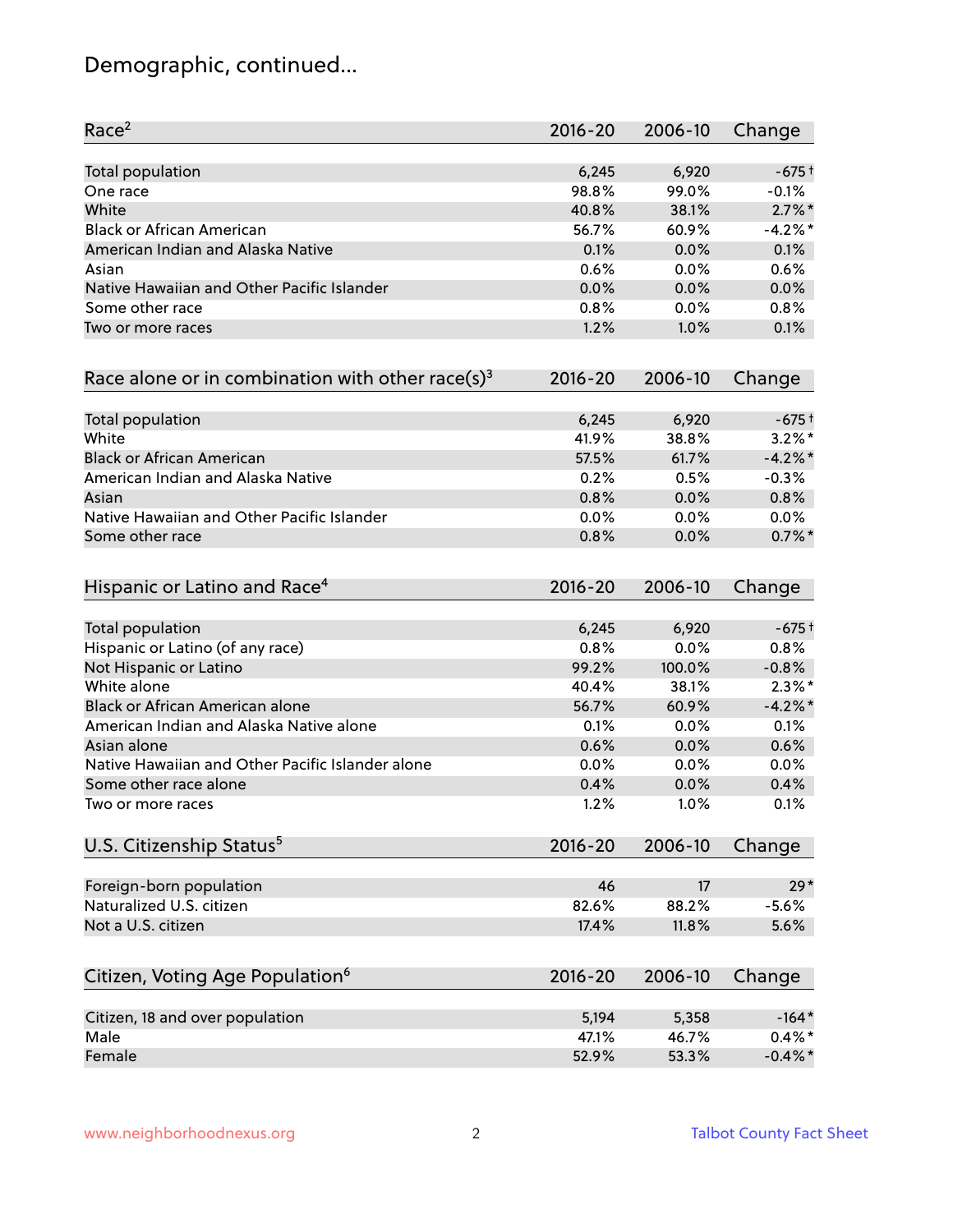#### Economic

| Income <sup>7</sup>                                 | $2016 - 20$ | 2006-10 | Change     |
|-----------------------------------------------------|-------------|---------|------------|
|                                                     |             |         |            |
| All households                                      | 2,891       | 2,682   | $209*$     |
| Less than \$10,000                                  | 7.6%        | 16.6%   | $-8.9\%$ * |
| \$10,000 to \$14,999                                | 6.7%        | 8.3%    | $-1.6%$    |
| \$15,000 to \$24,999                                | 15.9%       | 16.7%   | $-0.8%$    |
| \$25,000 to \$34,999                                | 15.5%       | 9.6%    | $5.9\%$ *  |
| \$35,000 to \$49,999                                | 14.1%       | 12.1%   | 2.0%       |
| \$50,000 to \$74,999                                | 17.7%       | 16.8%   | 0.9%       |
| \$75,000 to \$99,999                                | 8.7%        | 10.0%   | $-1.3%$    |
| \$100,000 to \$149,999                              | 7.7%        | 8.4%    | $-0.6%$    |
| \$150,000 to \$199,999                              | 4.5%        | 1.5%    | $3.0\%$ *  |
| \$200,000 or more                                   | 1.6%        | 0.1%    | $1.5\%$ *  |
| Median household income (dollars)                   | 40,020      | 33,873  | 6,147      |
| Mean household income (dollars)                     | 53,706      | 43,869  | 9,837*     |
| With earnings                                       | 65.8%       | 68.3%   | $-2.5%$    |
| Mean earnings (dollars)                             | 57,245      | 46,852  | 10,392*    |
| <b>With Social Security</b>                         | 45.0%       | 39.0%   | 6.0%       |
| Mean Social Security income (dollars)               | 18,871      | 13,850  | $5,021*$   |
| With retirement income                              | 24.2%       | 16.3%   | $7.9\%$ *  |
| Mean retirement income (dollars)                    | 14,702      | 12,552  | 2,150      |
| With Supplemental Security Income                   | 7.6%        | 7.7%    | $-0.1%$    |
| Mean Supplemental Security Income (dollars)         | 9,880       | 8,708   | 1,173      |
| With cash public assistance income                  | 1.8%        | 1.5%    | 0.4%       |
| Mean cash public assistance income (dollars)        | 447         | 4,623   | $-4,176*$  |
| With Food Stamp/SNAP benefits in the past 12 months | 17.7%       | 15.8%   | 1.8%       |
|                                                     |             |         |            |
| Families                                            | 1,927       | 1,861   | 66         |
| Less than \$10,000                                  | 2.3%        | 8.4%    | $-6.1%$    |
| \$10,000 to \$14,999                                | 3.9%        | 4.7%    | $-0.8%$    |
| \$15,000 to \$24,999                                | 11.9%       | 14.8%   | $-2.9%$    |
| \$25,000 to \$34,999                                | 17.6%       | 10.1%   | $7.5%$ *   |
| \$35,000 to \$49,999                                | 17.1%       | 15.6%   | 1.5%       |
| \$50,000 to \$74,999                                | 21.8%       | 19.8%   | 2.0%       |
| \$75,000 to \$99,999                                | 7.6%        | 13.0%   | $-5.4%$    |
| \$100,000 to \$149,999                              | 10.6%       | 11.5%   | $-0.9%$    |
| \$150,000 to \$199,999                              | 6.7%        | 1.9%    | 4.8%*      |
| \$200,000 or more                                   | 0.5%        | 0.1%    | 0.4%       |
| Median family income (dollars)                      | 48,168      | 43,694  | 4,474      |
| Mean family income (dollars)                        | 59,711      | 53,402  | $6,309*$   |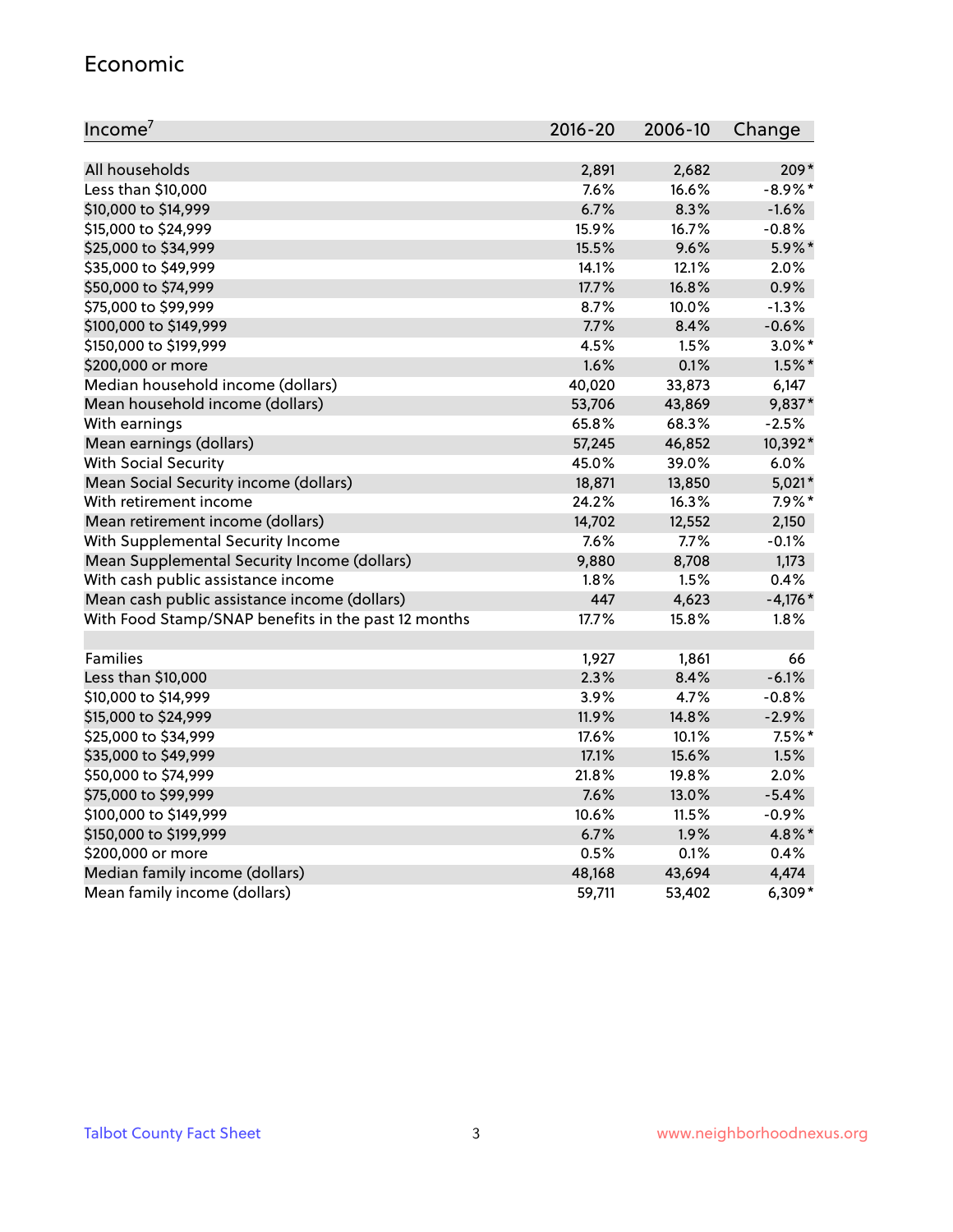### Economic, continued...

| Income, continued <sup>8</sup>                                        | $2016 - 20$ | 2006-10 | Change             |
|-----------------------------------------------------------------------|-------------|---------|--------------------|
|                                                                       |             |         |                    |
| Nonfamily households                                                  | 964         | 821     | 143                |
| Median nonfamily income (dollars)                                     | 22,850      | 14,731  | 8,119*             |
| Mean nonfamily income (dollars)                                       | 39,762      | 20,477  | 19,285*            |
| Median earnings for workers (dollars)                                 | 28,915      | 23,832  | $5,083*$           |
| Median earnings for male full-time, year-round workers<br>(dollars)   | 37,118      | 41,651  | $-4,533*$          |
| Median earnings for female full-time, year-round workers<br>(dollars) | 32,240      | 24,750  | 7,490*             |
| Per capita income (dollars)                                           | 23,687      | 18,007  | 5,681*             |
| Families and People Below Poverty Level <sup>9</sup>                  | $2016 - 20$ | 2006-10 |                    |
|                                                                       |             |         | Change             |
| <b>All families</b>                                                   | 11.2%       | 18.2%   | $-7.0%$            |
| With related children under 18 years                                  | 21.7%       | 28.8%   | $-7.1%$            |
| With related children under 5 years only                              | 19.0%       | 36.4%   | $-17.3%$           |
| Married couple families                                               | 9.8%        | 9.8%    | $-0.0%$            |
| With related children under 18 years                                  | 24.4%       | 15.9%   | 8.5%               |
| With related children under 5 years only                              | 0.0%        | 0.0%    | 0.0%               |
| Families with female householder, no husband present                  | 14.6%       | 41.9%   | $-27.3\%$ *        |
| With related children under 18 years                                  | 25.9%       | 55.6%   | $-29.8%$           |
| With related children under 5 years only                              | 30.2%       | 48.8%   | $-18.6%$           |
| All people                                                            | 15.4%       | 23.5%   | $-8.0%$            |
| Under 18 years                                                        | 19.2%       | 31.7%   | $-12.5%$ *         |
| Related children under 18 years                                       | 19.2%       | 31.7%   | $-12.5%$           |
| Related children under 5 years                                        | 19.7%       | 43.1%   | $-23.5%$ *         |
| Related children 5 to 17 years                                        | 19.1%       | 28.4%   | $-9.3%$            |
| 18 years and over                                                     | 14.7%       | 21.0%   | $-6.3\%$ *         |
| 18 to 64 years                                                        | 16.0%       | 21.1%   | $-5.1%$            |
| 65 years and over                                                     | 11.6%       | 20.8%   | $-9.2%$ *          |
| People in families                                                    | 12.5%       | 20.5%   | $-8.0\%$           |
| Unrelated individuals 15 years and over                               | 27.8%       | 40.4%   | $-12.6%$           |
|                                                                       |             |         |                    |
| Non-Hispanic white people                                             | 16.6%       | 10.7%   | 5.9%               |
| Black or African-American people                                      | 14.7%       | 31.3%   | $-16.6\%$ *        |
| Asian people                                                          | 0.0%        | (X)     | $(X)$ <sup>+</sup> |
| Hispanic or Latino people                                             | 0.0%        | (X)     | $(X)$ <sup>+</sup> |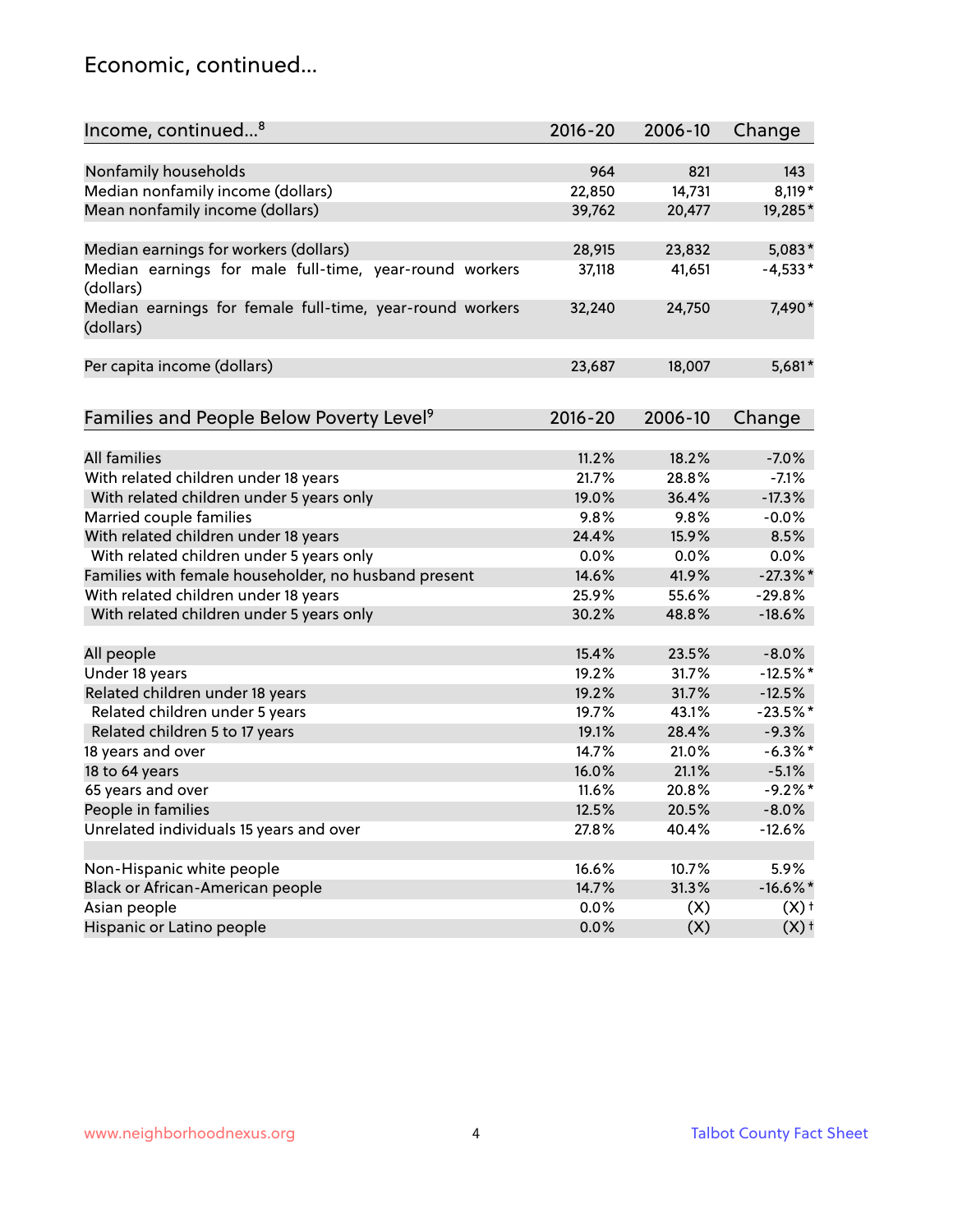# Employment

| Employment Status <sup>10</sup>                                                               | 2010        | 2020    | Change    |
|-----------------------------------------------------------------------------------------------|-------------|---------|-----------|
| In Labor Force                                                                                | 2,757       | 2,875   | 2,875     |
| <b>Unemployment Rate</b>                                                                      | 6.9%        | 10.1%   | $-3.2%$   |
| Industry <sup>11</sup>                                                                        | $2016 - 20$ | 2006-10 | Change    |
|                                                                                               |             |         |           |
| Civilian employed population 16 years and over                                                | 2,582       | 2,555   | 27        |
| Agriculture, forestry, fishing and hunting, and mining                                        | 2.2%        | 5.9%    | $-3.7%$ * |
| Construction                                                                                  | 8.6%        | 8.8%    | $-0.1%$   |
| Manufacturing                                                                                 | 18.7%       | 14.6%   | 4.1%      |
| Wholesale trade                                                                               | 1.2%        | 4.3%    | $-3.1%$   |
| Retail trade                                                                                  | 8.4%        | 6.6%    | 1.8%      |
| Transportation and warehousing, and utilities                                                 | 7.9%        | 7.2%    | 0.7%      |
| Information                                                                                   | 0.4%        | 0.9%    | $-0.5%$   |
| Finance and insurance, and real estate and rental and leasing                                 | 6.5%        | 5.0%    | 1.5%      |
| Professional, scientific, and management, and administrative<br>and waste management services | 7.6%        | 12.4%   | $-4.8%$   |
| Educational services, and health care and social assistance                                   | 26.2%       | 19.3%   | $6.8\%$ * |
| Arts, entertainment, and recreation, and accommodation and<br>food services                   | 6.2%        | 5.7%    | 0.5%      |
| Other services, except public administration                                                  | 2.5%        | 4.4%    | $-1.9%$   |
| <b>Public administration</b>                                                                  | 3.6%        | 4.8%    | $-1.2%$   |
| Occupation <sup>12</sup>                                                                      | $2016 - 20$ | 2006-10 | Change    |
|                                                                                               |             |         |           |
| Civilian employed population 16 years and over                                                | 2,582       | 2,555   | 27        |
| Management, business, science, and arts occupations                                           | 27.2%       | 26.1%   | 1.1%      |
| Service occupations                                                                           | 17.0%       | 15.3%   | 1.6%      |
| Sales and office occupations                                                                  | 15.3%       | 19.6%   | $-4.3%$   |
| Natural<br>construction,<br>and<br>maintenance<br>resources,<br>occupations                   | 13.9%       | 12.0%   | 1.9%      |
| Production, transportation, and material moving occupations                                   | 26.6%       | 26.9%   | $-0.3%$   |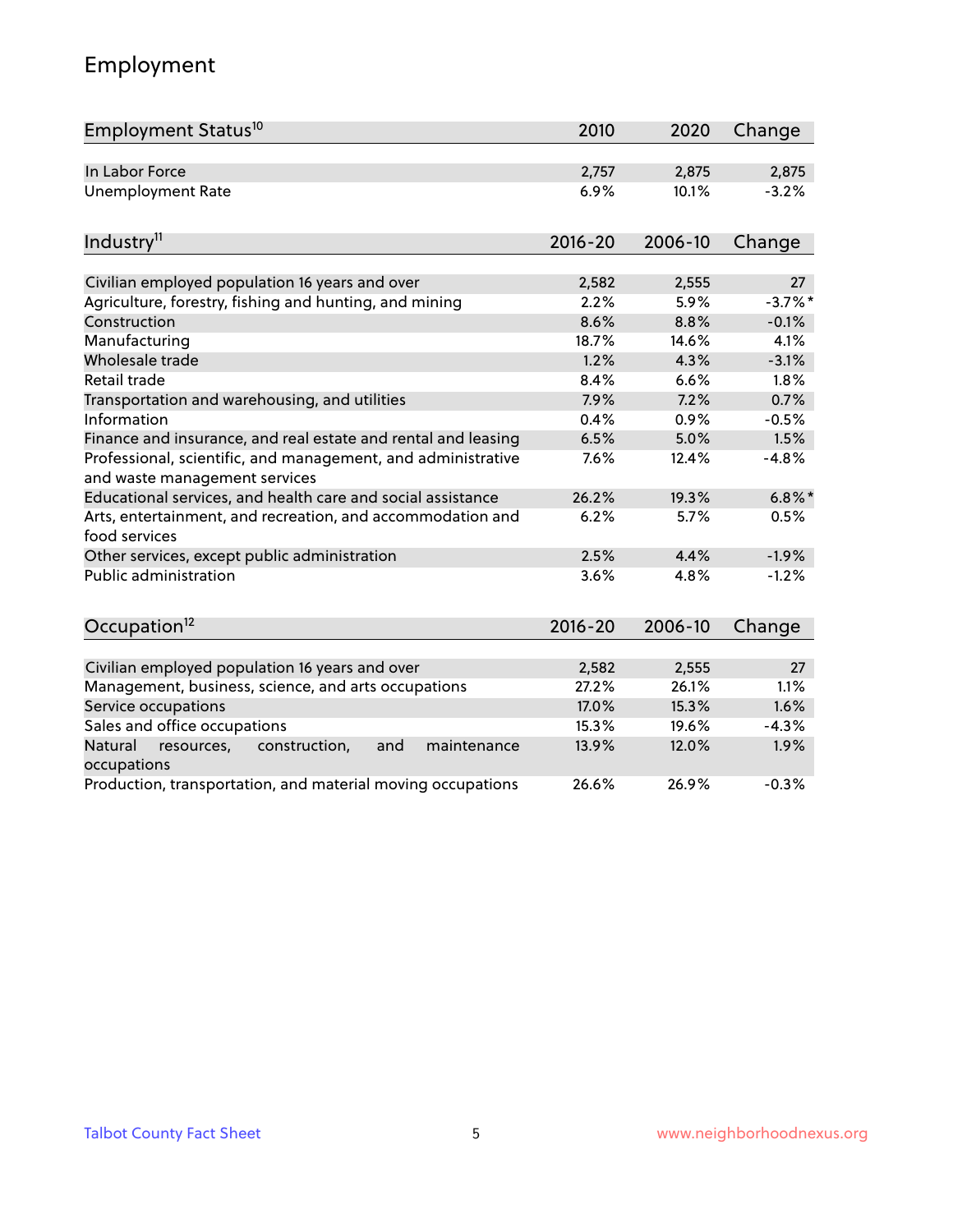# Employment, continued...

| Class of Worker <sup>13</sup>                          | $2016 - 20$ | 2006-10 | Change   |
|--------------------------------------------------------|-------------|---------|----------|
| Civilian employed population 16 years and over         | 2,582       | 2,555   | 27       |
| Private wage and salary workers                        | 75.3%       | 71.6%   | 3.6%     |
| Government workers                                     | 20.9%       | 23.1%   | $-2.2%$  |
| Self-employed in own not incorporated business workers | 3.5%        | 5.3%    | $-1.8%$  |
| Unpaid family workers                                  | 0.4%        | 0.0%    | 0.4%     |
|                                                        |             |         |          |
| Job Flows <sup>14</sup>                                | 2019        | 2010    | Change   |
| Total Jobs in county                                   | 735         | 609     | 126      |
| Held by residents of county                            | 28.2%       | 43.0%   | $-14.9%$ |
| Held by non-residents of county                        | 71.8%       | 57.0%   | 14.9%    |
|                                                        |             |         |          |
| Jobs by Industry Sector <sup>15</sup>                  | 2019        | 2010    | Change   |
| Total Jobs in county                                   | 735         | 609     | 126      |
| <b>Goods Producing sectors</b>                         | 47.1%       | 39.4%   | 7.7%     |
| Trade, Transportation, and Utilities sectors           | 9.7%        | 8.0%    | 1.6%     |
| All Other Services sectors                             | 43.3%       | 52.5%   | $-9.3%$  |
|                                                        |             |         |          |
| Total Jobs in county held by county residents          | 207         | 262     | $-55$    |
| <b>Goods Producing sectors</b>                         | 26.1%       | 26.3%   | $-0.2%$  |
| Trade, Transportation, and Utilities sectors           | 8.2%        | 4.6%    | 3.6%     |
| All Other Services sectors                             | 65.7%       | 69.1%   | $-3.4%$  |
| Jobs by Earnings <sup>16</sup>                         | 2019        | 2010    | Change   |
| Total Jobs in county                                   | 735         | 609     | 126      |
| Jobs with earnings \$1250/month or less                | 29.4%       | 25.8%   | 3.6%     |
|                                                        | 32.8%       | 42.5%   | $-9.7%$  |
| Jobs with earnings \$1251/month to \$3333/month        |             |         |          |
| Jobs with earnings greater than \$3333/month           | 37.8%       | 31.7%   | 6.1%     |
| Total Jobs in county held by county residents          | 207         | 262     | $-55$    |
| Jobs with earnings \$1250/month or less                | 31.9%       | 32.8%   | $-0.9%$  |
| Jobs with earnings \$1251/month to \$3333/month        | 42.0%       | 51.1%   | $-9.1%$  |
| Jobs with earnings greater than \$3333/month           | 26.1%       | 16.0%   | 10.1%    |
| Jobs by Age of Worker <sup>17</sup>                    | 2019        | 2010    | Change   |
|                                                        |             |         |          |
| Total Jobs in county                                   | 735         | 609     | 126      |
| Jobs with workers age 29 or younger                    | 17.3%       | 13.1%   | 4.1%     |
| Jobs with workers age 30 to 54                         | 47.9%       | 60.8%   | $-12.9%$ |
| Jobs with workers age 55 or older                      | 34.8%       | 26.1%   | 8.7%     |
|                                                        |             |         |          |
| Total Jobs in county held by county residents          | 207         | 262     | $-55$    |
| Jobs with workers age 29 or younger                    | 10.1%       | 8.4%    | 1.7%     |
| Jobs with workers age 30 to 54                         | 45.9%       | 59.9%   | $-14.0%$ |
| Jobs with workers age 55 or older                      | 44.0%       | 31.7%   | 12.3%    |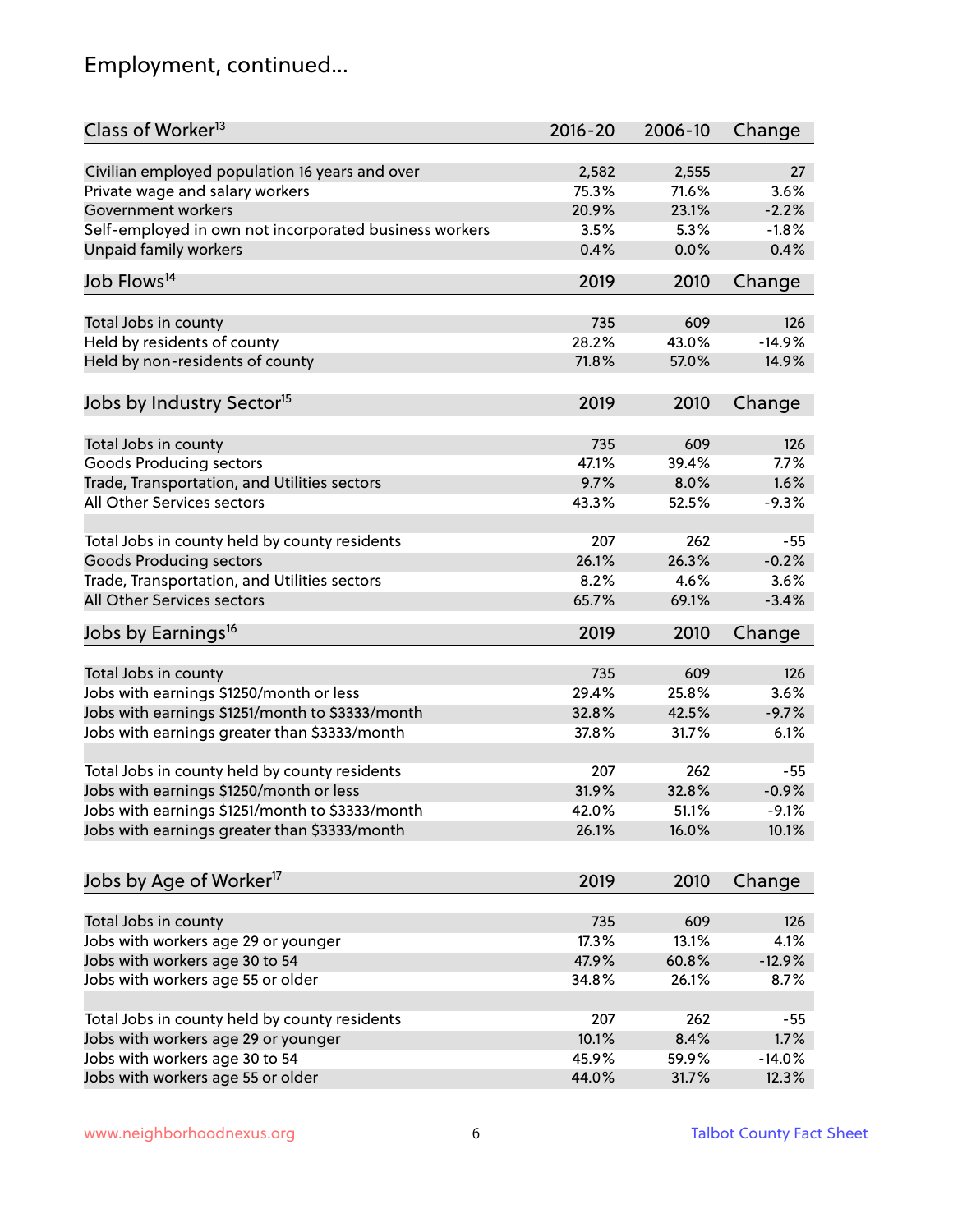### Education

| Early Learning <sup>18</sup>                        |         |         | 2022      |
|-----------------------------------------------------|---------|---------|-----------|
| Licensed Capacity of Early Learning Centers         |         |         | 80        |
| Licenced capacity per 1,000 children ages 0-4       |         |         | 279.7     |
| School Enrollment <sup>19</sup>                     | 2022    | 2010    | Change    |
|                                                     |         |         |           |
| Enrolled in Public School                           | 417     | 644     | $-227$    |
| White                                               | 10.8%   | 0.0%    | 10.8%     |
| <b>Black or African-American</b>                    | 88.0%   | 96.3%   | $-8.3%$   |
| Asian                                               | 0.0%    | 0.0%    | 0.0%      |
| <b>Native American</b>                              | 0.0%    | 0.0%    | 0.0%      |
| Pacific Islander                                    | 0.5%    | 0.0%    | 0.0%      |
| <b>Biracial or Multi-Racial</b>                     | 0.7%    | 0.0%    | 0.7%      |
| Hispanic or Latino                                  | 0.0%    | 0.0%    | 0.0%      |
| Georgia Milestones: 3rd Grade Reading <sup>20</sup> |         |         | 2019      |
|                                                     |         |         |           |
| Number of Students Tested                           |         |         | 29        |
| Proficient or Distinguished                         |         |         | 17.2%     |
| Georgia Milestones: 8th Grade Math <sup>21</sup>    |         |         | 2019      |
| Number of Students Tested                           |         |         | 35        |
| Proficient or Distinguished                         |         |         | 17.1%     |
|                                                     |         |         |           |
| Graduation Rates <sup>22</sup>                      | 2021    | 2012    | Change    |
| Cohort                                              | 42      | 44      | $-2$      |
| <b>High School Graduation Rate</b>                  | 97.6%   | 45.5%   | 52.2%     |
|                                                     |         |         |           |
| Educational Attainment <sup>23</sup>                | 2016-20 | 2006-10 | Change    |
| Population 25 years and over                        | 4,703   | 4,907   | $-204*$   |
| Less than 9th grade                                 | 2.7%    | 7.8%    | $-5.0%$   |
| 9th to 12th grade, no diploma                       | 14.7%   | 13.6%   | 1.1%      |
| High school graduate (includes equivalency)         | 43.6%   | 47.2%   | $-3.6%$   |
| Some college, no degree                             | 18.2%   | 16.8%   | 1.4%      |
| Associate's degree                                  | 8.2%    | 3.8%    | $4.4\%$ * |
| Bachelor's degree                                   | 6.3%    | 5.1%    | 1.2%      |
| Graduate or professional degree                     | 6.3%    | 5.8%    | 0.5%      |
|                                                     |         |         |           |
| Percent high school graduate or higher              | 82.6%   | 78.7%   | 3.9%      |
| Percent bachelor's degree or higher                 | 12.6%   | 10.9%   | 1.7%      |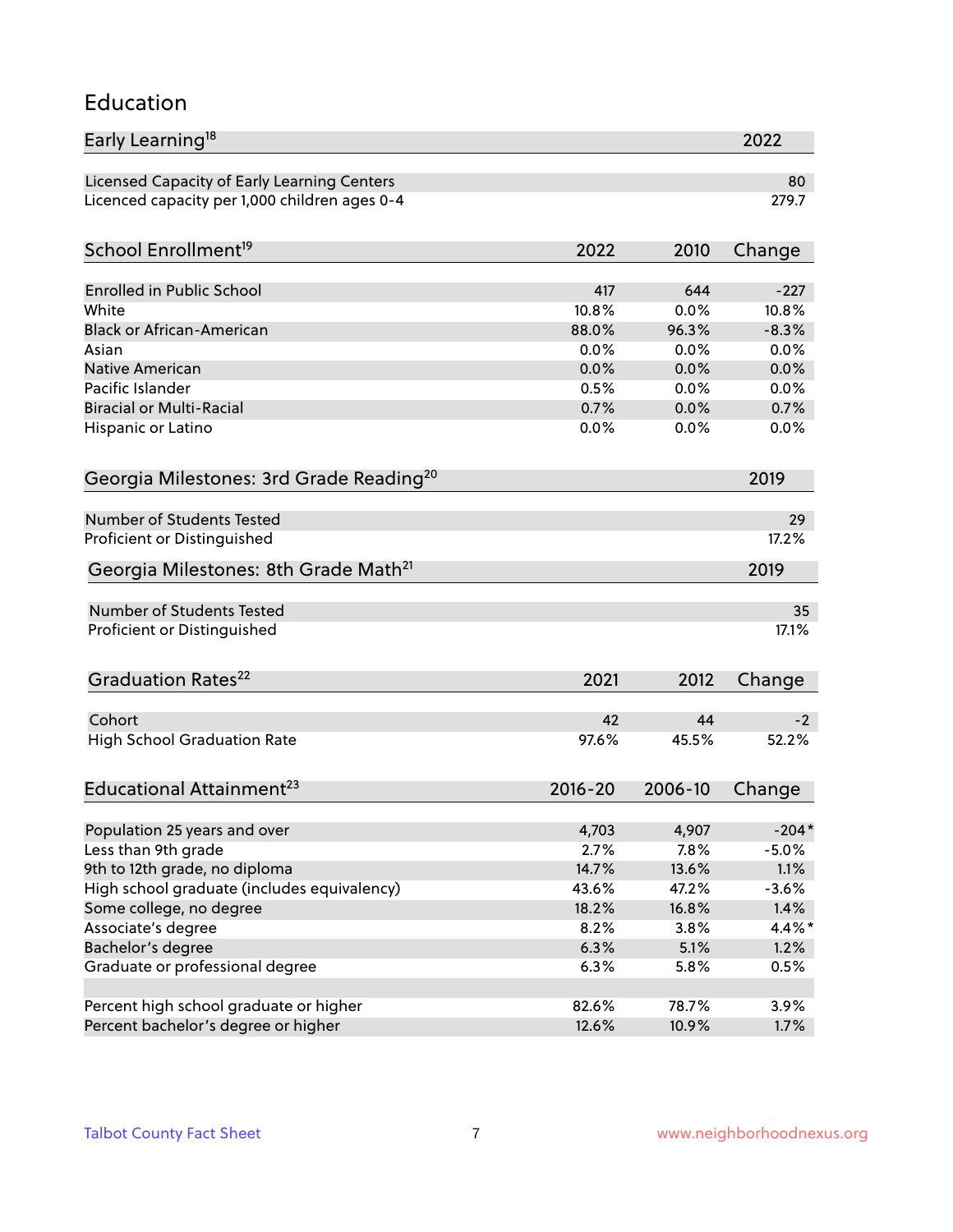### Housing

| Households by Type <sup>24</sup>                     | 2016-20     | 2006-10 | Change      |
|------------------------------------------------------|-------------|---------|-------------|
|                                                      |             |         |             |
| <b>Total households</b>                              | 2,891       | 2,682   | $209*$      |
| Family households (families)                         | 66.7%       | 69.4%   | $-2.7%$     |
| With own children under 18 years                     | 14.4%       | 24.5%   | $-10.2%$    |
| Married-couple family                                | 38.4%       | 48.1%   | $-9.7%$     |
| With own children of the householder under 18 years  | 4.7%        | 17.4%   | $-12.7%$    |
| Male householder, no wife present, family            | 7.7%        | 4.0%    | $3.8\%$ *   |
| With own children of the householder under 18 years  | 2.5%        | 1.2%    | $1.3\%$ *   |
| Female householder, no husband present, family       | 20.6%       | 17.3%   | 3.2%        |
| With own children of the householder under 18 years  | 7.2%        | 5.9%    | 1.3%        |
| Nonfamily households                                 | 33.3%       | 30.6%   | 2.7%        |
| Householder living alone                             | 28.7%       | 27.8%   | 0.9%        |
| 65 years and over                                    | 14.6%       | 7.0%    | $7.6\%$ *   |
| Households with one or more people under 18 years    | 21.0%       | 31.3%   | $-10.3\%$ * |
| Households with one or more people 65 years and over | 42.3%       | 27.3%   | 14.9%*      |
|                                                      |             |         |             |
| Average household size                               | 2.15        | 2.58    | $-0.42*$    |
| Average family size                                  | 2.60        | 3.16    | $-0.56*$    |
| Housing Occupancy <sup>25</sup>                      | $2016 - 20$ | 2006-10 | Change      |
| Total housing units                                  | 3,439       | 3,344   | $95*$       |
| Occupied housing units                               | 84.1%       | 80.2%   | 3.9%        |
| Vacant housing units                                 | 15.9%       | 19.8%   | $-3.9%$     |
|                                                      |             |         |             |
| Homeowner vacancy rate                               | 1.0         | 1.7     | $-0.7$      |
| Rental vacancy rate                                  | 6.3         | 4.4     | 1.9         |
| Units in Structure <sup>26</sup>                     | $2016 - 20$ | 2006-10 | Change      |
| Total housing units                                  | 3,439       | 3,344   | $95*$       |
| 1-unit, detached                                     | 64.2%       | 70.0%   | $-5.8%$     |
| 1-unit, attached                                     | 0.2%        | 1.3%    | $-1.1%$     |
| 2 units                                              | 1.0%        | 1.7%    | $-0.7%$     |
| 3 or 4 units                                         | 0.4%        | 3.4%    | $-3.0\%$ *  |
|                                                      |             |         |             |
| 5 to 9 units                                         | 1.3%        | 0.7%    | 0.6%        |
| 10 to 19 units                                       | 2.4%        | 0.0%    | 2.4%        |
| 20 or more units                                     | 0.4%        | 0.0%    | 0.4%        |
| Mobile home                                          | 30.0%       | 22.8%   | $7.3\%$ *   |
| Boat, RV, van, etc.                                  | 0.0%        | 0.0%    | $0.0\%$     |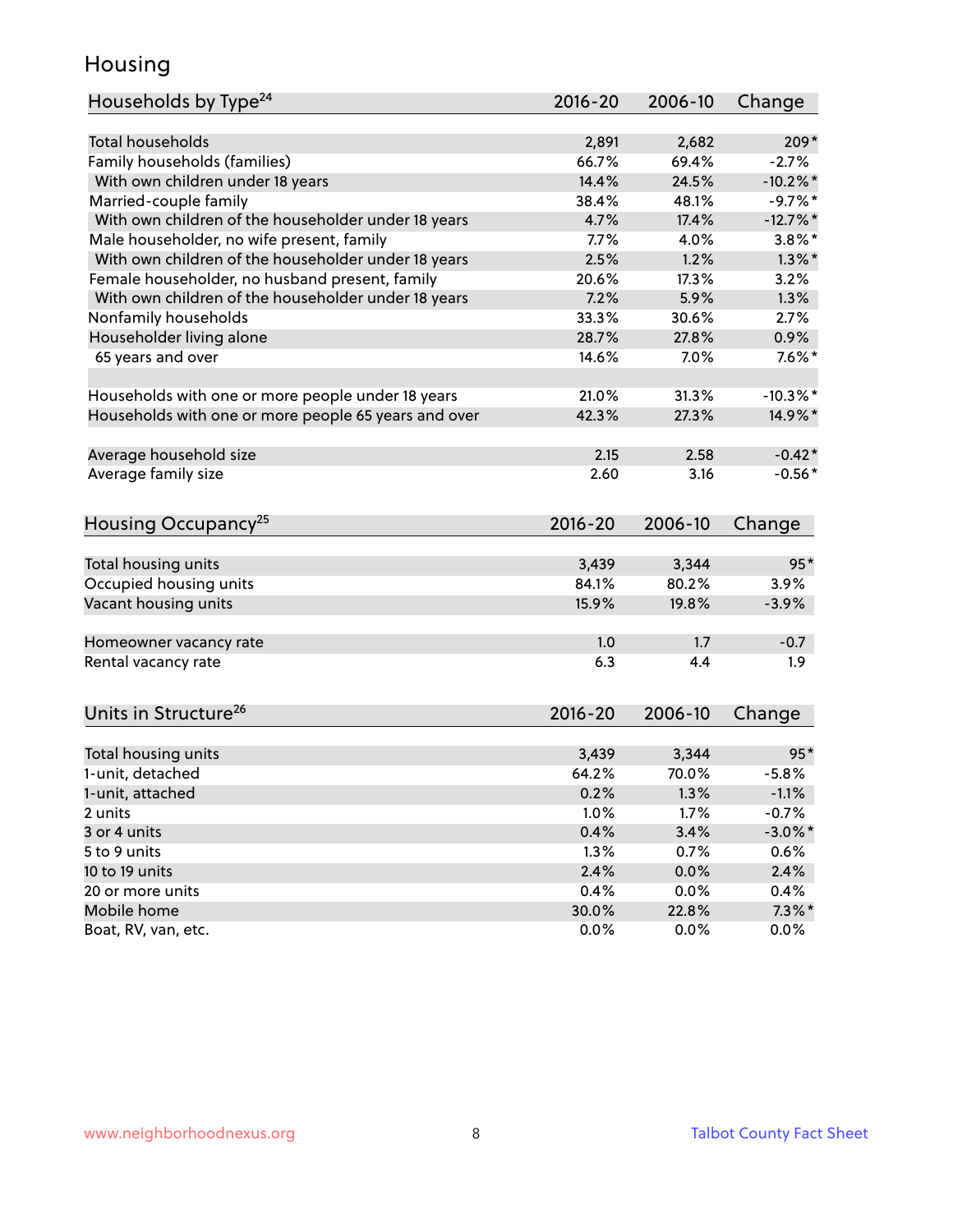# Housing, Continued...

| Year Structure Built <sup>27</sup>             | 2016-20     | 2006-10 | Change     |
|------------------------------------------------|-------------|---------|------------|
| Total housing units                            | 3,439       | 3,344   | $95*$      |
| Built 2014 or later                            | 0.7%        | (X)     | (X)        |
| Built 2010 to 2013                             | 0.7%        | (X)     | (X)        |
| Built 2000 to 2009                             | 17.1%       | 9.5%    | $7.6\%$ *  |
| Built 1990 to 1999                             | 30.6%       | 22.3%   | $8.2\%$ *  |
| Built 1980 to 1989                             | 17.5%       | 19.8%   | $-2.3%$    |
| Built 1970 to 1979                             | 13.1%       | 11.2%   | 1.8%       |
| Built 1960 to 1969                             | 6.6%        | 5.8%    | 0.9%       |
| Built 1950 to 1959                             | 4.8%        | 10.7%   | $-5.9\%$ * |
| Built 1940 to 1949                             | 1.9%        | 5.3%    | $-3.4%$    |
| Built 1939 or earlier                          | 7.0%        | 15.3%   | $-8.3\%$ * |
| Housing Tenure <sup>28</sup>                   | $2016 - 20$ | 2006-10 | Change     |
|                                                | 2,891       | 2,682   | 209*       |
| Occupied housing units<br>Owner-occupied       | 78.5%       | 79.6%   | $-1.1%$    |
| Renter-occupied                                | 21.5%       | 20.4%   | 1.1%       |
|                                                |             |         |            |
| Average household size of owner-occupied unit  | 2.13        | 2.64    | $-0.51*$   |
| Average household size of renter-occupied unit | 2.23        | 2.32    | $-0.09$    |
| Residence 1 Year Ago <sup>29</sup>             | $2016 - 20$ | 2006-10 | Change     |
| Population 1 year and over                     | 6,230       | 6,868   | $-638*$    |
| Same house                                     | 91.9%       | 92.3%   | $-0.4%$    |
| Different house in the U.S.                    | 8.1%        | 7.7%    | 0.4%       |
| Same county                                    | 2.5%        | 3.6%    | $-1.1%$    |
| Different county                               | 5.6%        | 4.1%    | 1.5%       |
| Same state                                     | 5.0%        | 3.1%    | 1.9%       |
| Different state                                | 0.5%        | 1.0%    | $-0.4%$    |
| Abroad                                         | 0.0%        | 0.0%    | 0.0%       |
| Value of Housing Unit <sup>30</sup>            | 2016-20     | 2006-10 | Change     |
|                                                |             |         |            |
| Owner-occupied units                           | 2,269       | 2,135   | 134        |
| Less than \$50,000                             | 24.4%       | 27.4%   | $-3.0%$    |
| \$50,000 to \$99,999                           | 25.9%       | 34.2%   | $-8.3%$    |
| \$100,000 to \$149,999                         | 13.6%       | 12.9%   | 0.7%       |
| \$150,000 to \$199,999                         | 17.1%       | 12.1%   | 5.0%       |
| \$200,000 to \$299,999                         | 10.7%       | 7.1%    | 3.6%       |
| \$300,000 to \$499,999                         | 7.6%        | 5.1%    | 2.5%       |
| \$500,000 to \$999,999                         | 0.4%        | 1.2%    | $-0.8%$    |
| \$1,000,000 or more                            | 0.3%        | 0.0%    | 0.3%       |
| Median (dollars)                               | 98,800      | 85,900  | 12,900*    |
| Mortgage Status <sup>31</sup>                  | $2016 - 20$ | 2006-10 | Change     |
| Owner-occupied units                           | 2,269       | 2,135   | 134        |
| Housing units with a mortgage                  | 45.5%       | 53.0%   | $-7.5%$    |
| Housing units without a mortgage               | 54.5%       | 47.0%   | 7.5%       |
|                                                |             |         |            |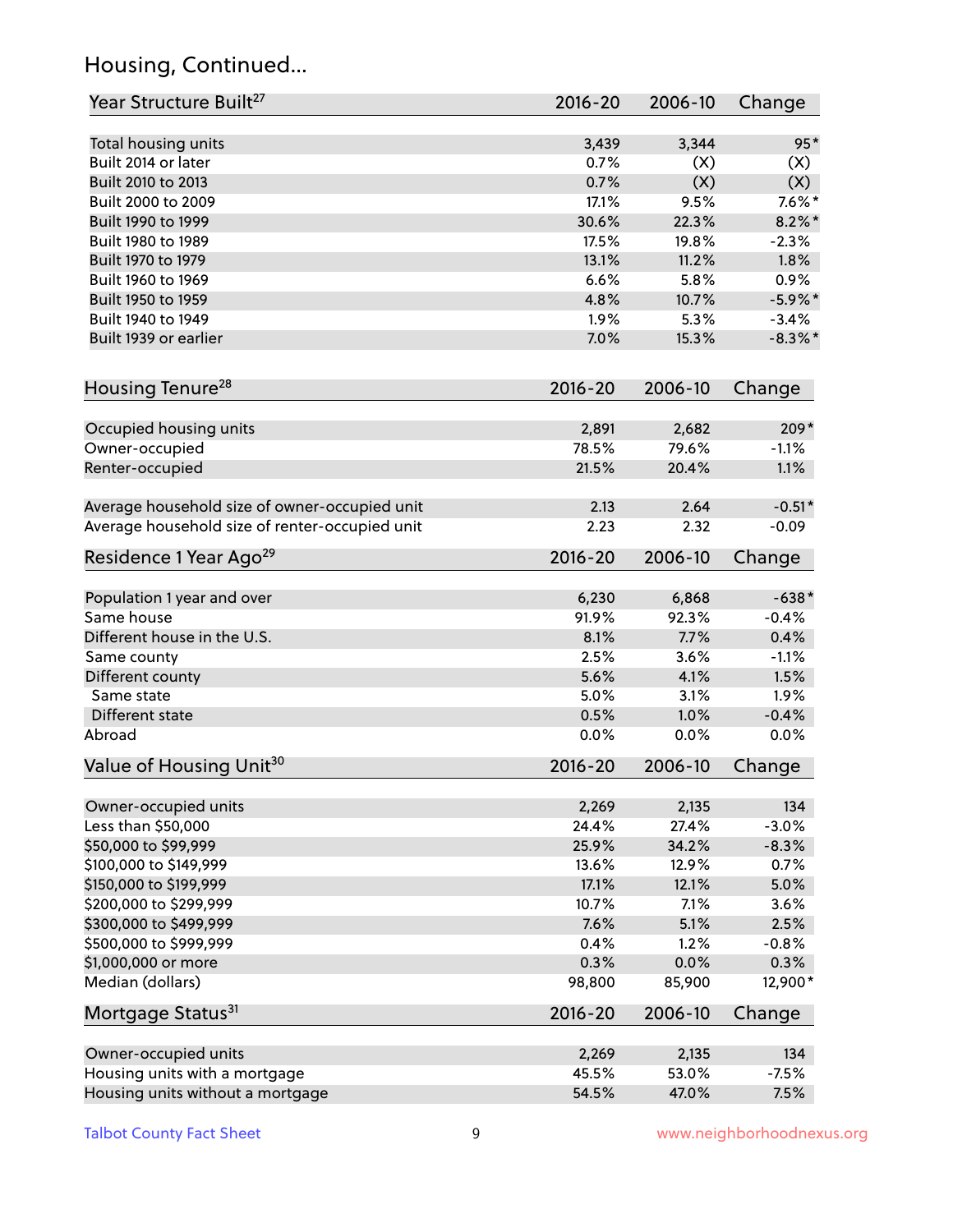# Housing, Continued...

| Selected Monthly Owner Costs <sup>32</sup>                                            | 2016-20     | 2006-10 | Change      |
|---------------------------------------------------------------------------------------|-------------|---------|-------------|
| Housing units with a mortgage                                                         | 1,033       | 1,132   | $-99$       |
| Less than \$300                                                                       | 0.7%        | 1.1%    | $-0.4%$     |
| \$300 to \$499                                                                        | 0.0%        | 10.8%   | $-10.8\%$ * |
| \$500 to \$999                                                                        | 33.2%       | 42.1%   | $-8.9%$     |
| \$1,000 to \$1,499                                                                    | 40.7%       | 30.8%   | 9.8%        |
| \$1,500 to \$1,999                                                                    | 19.7%       | 8.3%    | $11.3\%$ *  |
| \$2,000 to \$2,999                                                                    | 3.4%        | 6.0%    | $-2.6%$     |
| \$3,000 or more                                                                       | 2.4%        | 0.9%    | 1.5%        |
| Median (dollars)                                                                      | 1,165       | 924     | $241*$      |
|                                                                                       |             |         |             |
| Housing units without a mortgage                                                      | 1,236       | 1,003   | 233         |
| Less than \$150                                                                       | 4.6%        | 1.3%    | 3.3%        |
| \$150 to \$249                                                                        | 8.2%        | 16.5%   | $-8.3%$     |
| \$250 to \$349                                                                        | 28.0%       | 30.9%   | $-2.9%$     |
| \$350 to \$499                                                                        | 29.9%       | 37.6%   | $-7.7%$     |
| \$500 to \$699                                                                        | 22.2%       | 13.5%   | 8.8%        |
| \$700 or more                                                                         | 7.1%        | 0.3%    | $6.8\%$ *   |
| Median (dollars)                                                                      | 389         | 357     | 32          |
| Selected Monthly Owner Costs as a Percentage of<br>Household Income <sup>33</sup>     | $2016 - 20$ | 2006-10 | Change      |
| Housing units with a mortgage (excluding units where<br>SMOCAPI cannot be computed)   | 1,033       | 1,125   | $-92$       |
| Less than 20.0 percent                                                                | 42.6%       | 38.7%   | 3.9%        |
| 20.0 to 24.9 percent                                                                  | 7.9%        | 9.3%    | $-1.4%$     |
| 25.0 to 29.9 percent                                                                  | 5.2%        | 20.4%   | $-15.2\%$ * |
| 30.0 to 34.9 percent                                                                  | 10.0%       | 9.4%    | 0.5%        |
| 35.0 percent or more                                                                  | 34.3%       | 22.1%   | 12.1%*      |
| Not computed                                                                          | 0           | 7       | $-7$        |
| Housing unit without a mortgage (excluding units where<br>SMOCAPI cannot be computed) | 1,180       | 935     | 245         |
| Less than 10.0 percent                                                                | 46.6%       | 33.6%   | 13.0%       |
| 10.0 to 14.9 percent                                                                  | 17.9%       | 16.8%   | 1.1%        |
| 15.0 to 19.9 percent                                                                  | 8.1%        | 13.5%   | $-5.4%$     |
| 20.0 to 24.9 percent                                                                  | 7.0%        | 4.8%    | 2.2%        |
| 25.0 to 29.9 percent                                                                  | 13.0%       | 7.3%    | 5.7%        |
| 30.0 to 34.9 percent                                                                  | 1.3%        | 0.7%    | 0.5%        |
| 35.0 percent or more                                                                  | 6.2%        | 23.3%   | $-17.1\%$ * |
| Not computed                                                                          | 56          | 68      | $-12$       |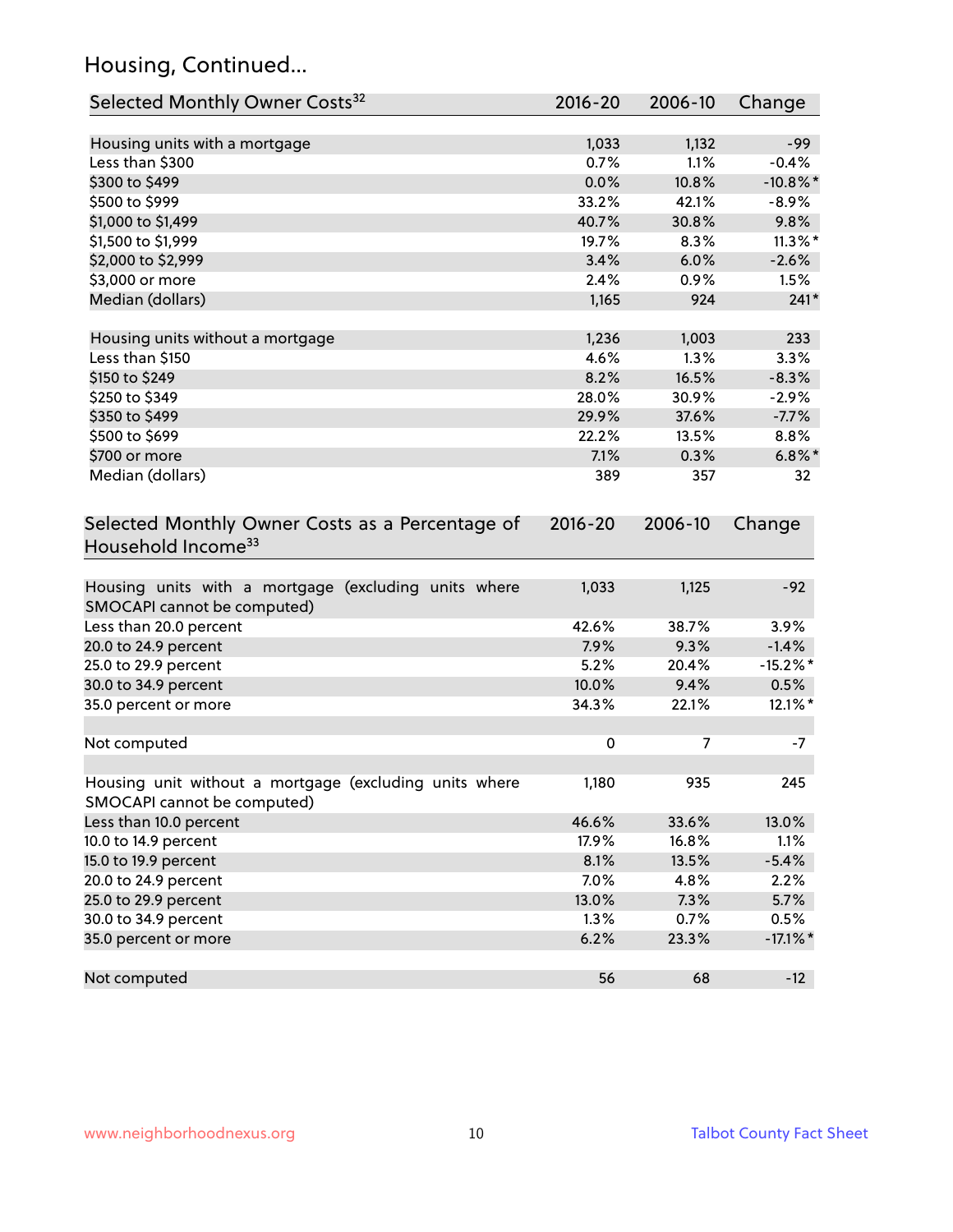# Housing, Continued...

| Gross Rent <sup>34</sup>                                                       | 2016-20     | 2006-10 | Change     |
|--------------------------------------------------------------------------------|-------------|---------|------------|
|                                                                                |             |         |            |
| Occupied units paying rent                                                     | 465         | 427     | 38         |
| Less than \$200                                                                | 3.4%        | 11.2%   | $-7.8%$    |
| \$200 to \$499                                                                 | 38.7%       | 41.2%   | $-2.5%$    |
| \$500 to \$749                                                                 | 19.8%       | 38.6%   | $-18.9%$   |
| \$750 to \$999                                                                 | 27.3%       | 3.5%    | 23.8%*     |
| \$1,000 to \$1,499                                                             | 8.4%        | 1.9%    | 6.5%       |
| \$1,500 to \$1,999                                                             | 1.5%        | 3.5%    | $-2.0%$    |
| \$2,000 or more                                                                | 0.9%        | 0.0%    | 0.9%       |
| Median (dollars)                                                               | 665         | 484     | $181*$     |
| No rent paid                                                                   | 157         | 120     | 37         |
| Gross Rent as a Percentage of Household Income <sup>35</sup>                   | $2016 - 20$ | 2006-10 | Change     |
| Occupied units paying rent (excluding units where GRAPI<br>cannot be computed) | 440         | 406     | 34         |
| Less than 15.0 percent                                                         | 6.8%        | 14.5%   | $-7.7%$    |
| 15.0 to 19.9 percent                                                           | 23.4%       | 8.1%    | 15.3%*     |
| 20.0 to 24.9 percent                                                           | 27.7%       | 6.7%    | $21.1\%$ * |
| 25.0 to 29.9 percent                                                           | 5.5%        | 19.2%   | $-13.8%$   |
| 30.0 to 34.9 percent                                                           | 7.7%        | 8.4%    | $-0.6%$    |
| 35.0 percent or more                                                           | 28.9%       | 43.1%   | $-14.2%$   |
| Not computed                                                                   | 182         | 141     | 41         |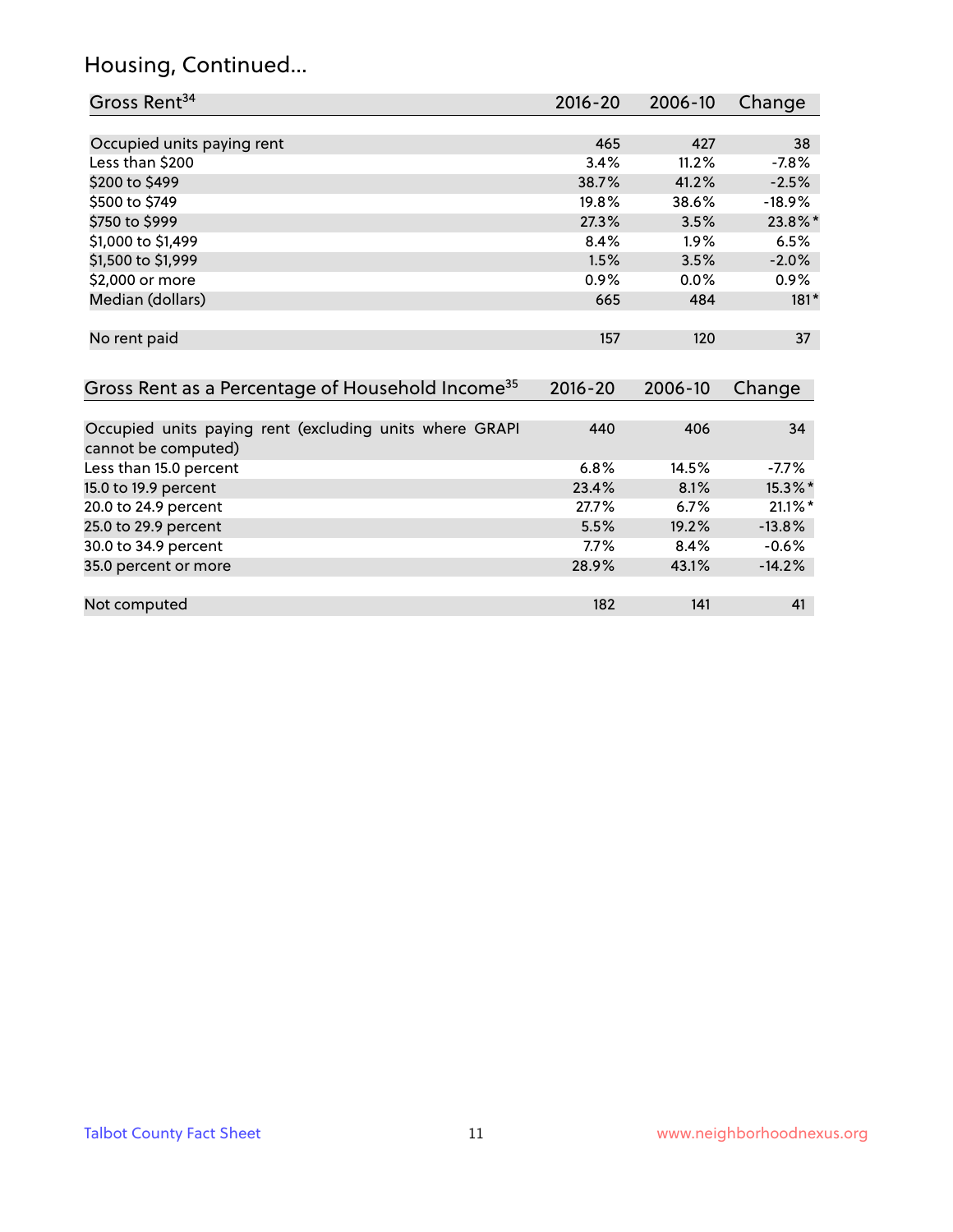# Community Involvement

| Voter Registration and Turnout <sup>36</sup> | 2020  |
|----------------------------------------------|-------|
|                                              |       |
| Active registered voters                     | 4.541 |
| Number voted in Presidential election        | 3.476 |
| Percent voted in Presidential election       | 76.5% |

## Transportation

| Commuting to Work <sup>37</sup>           | 2016-20     | 2006-10 | Change    |
|-------------------------------------------|-------------|---------|-----------|
|                                           |             |         |           |
| Workers 16 years and over                 | 2,551       | 2,488   | 63        |
| Car, truck, or van - drove alone          | 86.8%       | 78.3%   | $8.5\%$ * |
| Car, truck, or van - carpooled            | 9.9%        | 11.5%   | $-1.5%$   |
| Public transportation (excluding taxicab) | 0.3%        | 0.4%    | $-0.1%$   |
| Walked                                    | 0.5%        | 1.0%    | $-0.6%$   |
| Other means                               | 1.1%        | 8.8%    | $-7.7\%$  |
| Worked at home                            | 1.4%        | $0.0\%$ | 1.4%      |
|                                           |             |         |           |
| Mean travel time to work (minutes)        | 34.3        | 28.4    | $5.9*$    |
|                                           |             |         |           |
| Vehicles Available <sup>38</sup>          | $2016 - 20$ | 2006-10 | Change    |
|                                           |             |         |           |
| Occupied housing units                    | 2,891       | 2,682   | $209*$    |
| No vehicles available                     | 11.7%       | 12.7%   | $-1.0%$   |
| 1 vehicle available                       | 28.5%       | 29.6%   | $-1.1\%$  |
| 2 vehicles available                      | 24.9%       | 30.4%   | $-5.4%$   |
| 3 or more vehicles available              | 34.9%       | 27.4%   | 7.5%      |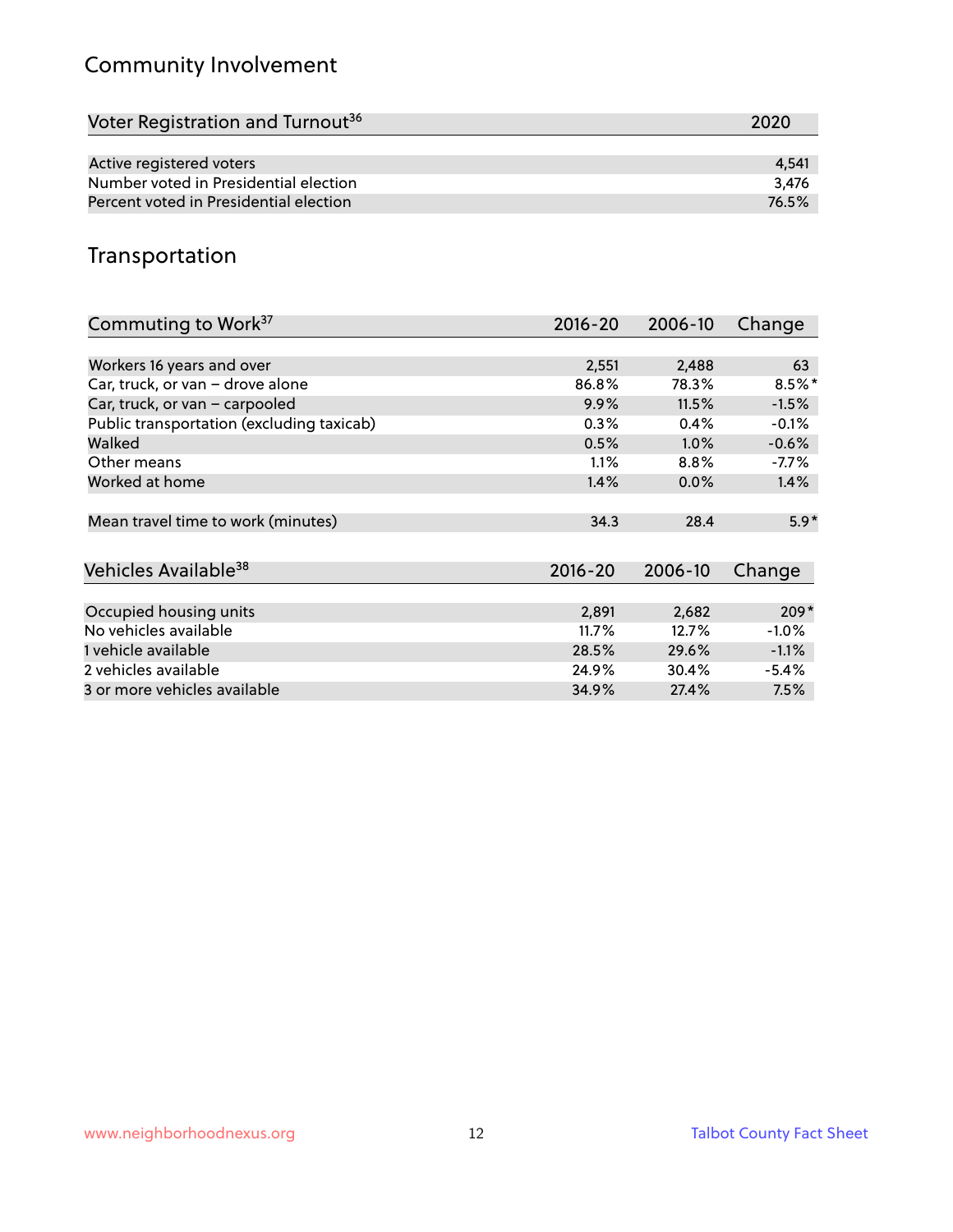#### Health

| Health Insurance coverage <sup>39</sup> | 2016-20 |
|-----------------------------------------|---------|
|-----------------------------------------|---------|

| Civilian Noninstitutionalized Population                | 6,228 |
|---------------------------------------------------------|-------|
| With health insurance coverage                          | 86.2% |
| With private health insurance coverage                  | 58.0% |
| With public health coverage                             | 47.0% |
| No health insurance coverage                            | 13.8% |
| Civilian Noninstitutionalized Population Under 19 years | 1,160 |
| No health insurance coverage                            | 26.5% |
| Civilian Noninstitutionalized Population 19 to 64 years | 3,540 |
| In labor force:                                         | 2,462 |
| Employed:                                               | 2,357 |
| With health insurance coverage                          | 86.1% |
| With private health insurance coverage                  | 41.9% |
| With public coverage                                    | 8.8%  |
| No health insurance coverage                            | 13.9% |
| Unemployed:                                             | 105   |
| With health insurance coverage                          | 81.9% |
| With private health insurance coverage                  | 41.9% |
| With public coverage                                    | 40.0% |
| No health insurance coverage                            | 18.1% |
| Not in labor force:                                     | 1,078 |
| With health insurance coverage                          | 80.9% |
| With private health insurance coverage                  | 46.2% |
| With public coverage                                    | 54.2% |
| No health insurance coverage                            | 19.1% |

| <b>Health Factors</b>                                                                   | <b>Most Recent</b> |
|-----------------------------------------------------------------------------------------|--------------------|
|                                                                                         |                    |
| Premature Death (YPLL before age 75 per 100,000 population, age-adjusted) <sup>40</sup> | 12.044.1           |

| <u>Fielilature Death (Tr. LL Deibie age 75 pei 100,000 population, age-aujusteu)</u> | 14,044.1 |
|--------------------------------------------------------------------------------------|----------|
| Average number of Physically Unhealthy Days <sup>41</sup>                            | 5.4      |
| Average number of Mentally Unhealthy Days <sup>42</sup>                              | 5.8      |
| Low Birthweight Births <sup>43</sup>                                                 | $10.9\%$ |
| Diabetes Prevalence <sup>44</sup>                                                    | 15.6%    |
| HIV Prevalence (per 100,000 population) <sup>45</sup>                                | 420.5    |
| Rate, Deduplicated ER Visits for Asthma, Ages 0-17 <sup>46</sup>                     | 1.013.2  |